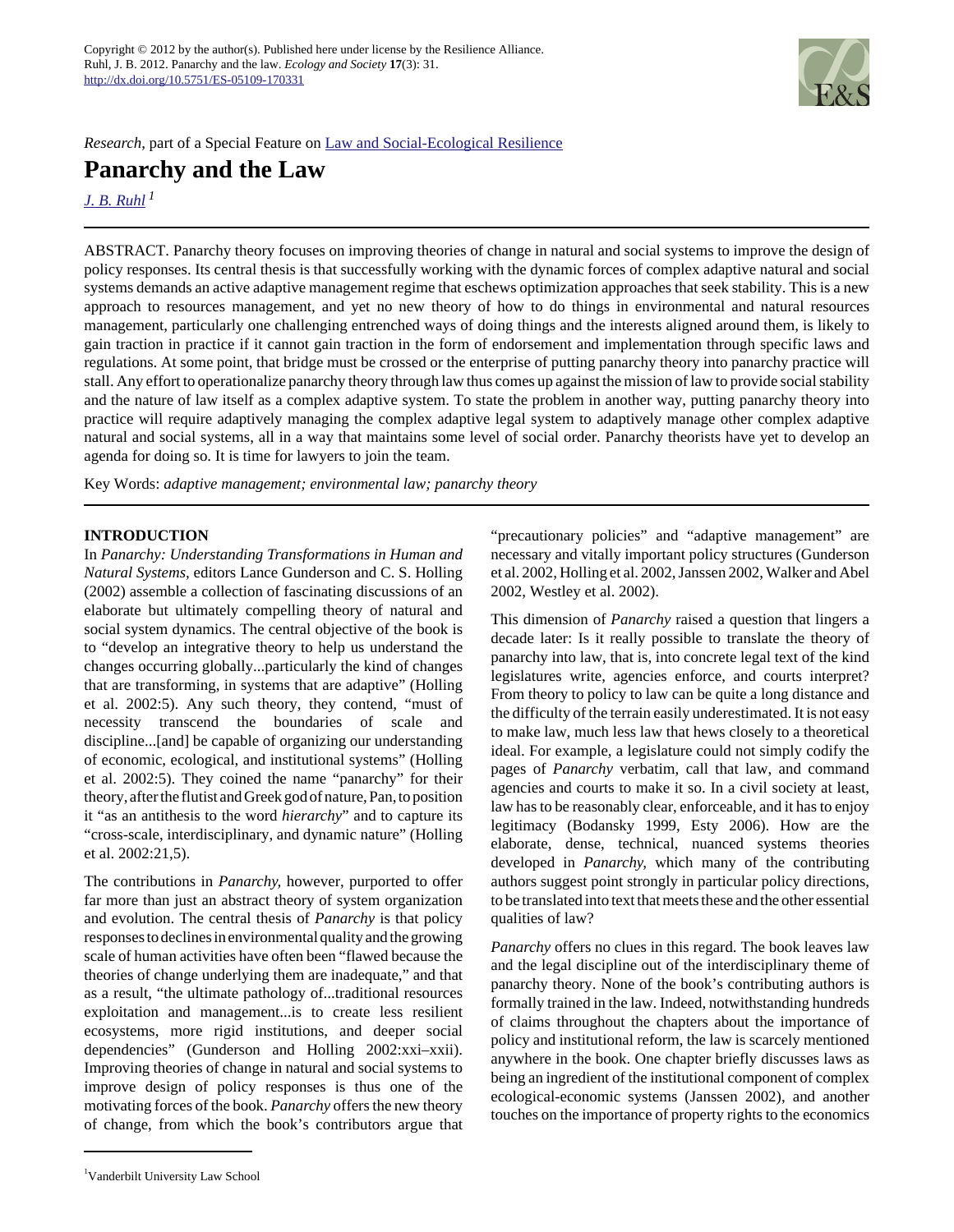of resilience and sustainability (Brock et al. 2002). But that is it as far as law goes in *Panarchy.* Even the case study chapters on fisheries (Carpenter et al. 2002), rangelands (Walker and Abel 2002), and the Everglades (Gunderson et al. 2002) omit references to legal context, notwithstanding that each of those policy realms is knee deep in the governing legal text of statutes and agency regulations. Similarly, scarce mention of law can be found in the literature developing the theory of panarchy since the book's publication (but see Holling 2005), and few legal scholars have carried the theory into their work (but see Karkkainen 2005, Garmestani et al. 2008, Ruhl 2011, Cosens 2012). Why is there this failure to connect panarchy theory with the law?

To be fair, none of the editors or authors of *Panarchy* purported for their work to direct how law should be shaped and written. However, at some point, that bridge must be crossed or the enterprise of putting panarchy theory into panarchy practice will stall. Informal social norms, as powerful as they may be, would be insufficient to take on challenges as complex as management of fisheries, rangelands, wetlands, and other natural resource management questions facing the nations around the world. Even official policy proclamations cannot do the work of hard law to apply. Famously, for example, the U.S. *Clean Water Act* proclaims that "it is the national goal that the discharge of pollutants into the navigable waters be eliminated by 1985" (*Clean Water Act* [33 USC 1251(a)(1)]), a goal that obviously has not been met even 25 years later than planned. The world of environmental and natural resources policy in developed nations thus is swimming in the stuff of law, i.e., codes, agencies, litigation, courts, regulations, more codes, and the sea of legal text keeps swelling. In short, no new theory of how to do things in environmental and natural resources management, particularly one that challenges entrenched ways of doing things and the interests aligned around them, is likely to gain traction in practice if it cannot gain traction in the form of endorsement and implementation through specific laws and regulations.

This is not good news for panarchy theorists. As someone trained in the law and science of ecosystems, it is my sense my very strong sense—that translating and operationalizing panarchy theory into law will be a very difficult undertaking. There are two related reasons for my pessimism. First, dynamic, changing conditions in which uncertainty is high give law the jitters. The central theme of panarchy theory is that successfully working with the dynamic forces of complex adaptive natural and social systems demands an active adaptive management regime that eschews optimization approaches seeking stability (Holling et al. 2002). Yet one of the principal goals of law is to establish and maintain the relatively stable contexts within which other social systems (e.g., banking, health care, education, etc.) can operate over time. This is not to say that law is unchanging or is never the

agent of change in other social systems, but its overall purpose is to produce more order than chaos.

The second reason panarchy theory may have difficulty finding a home in law is that law is the emergent product of a complex adaptive social system: the legal system. The legal system comprises a multitude of institutions and actors interacting and evolving over time in ways that give rise to complex system dynamics (Ruhl 2008). It is hard enough to get the legal system to produce any particular law, much less one that manages yet another complex adaptive natural or social system sustainably over time.

Any effort to operationalize panarchy theory through law thus comes up against the mission of law to provide social stability and the nature of law as a complex adaptive system. To state the problem another way, putting panarchy theory into practice will require adaptively managing the complex adaptive legal system to adaptively manage other complex adaptive natural and social systems, all in a way that maintains some level of social order. As elaborated below, this will be no mean feat. Ultimately, however, we may have no choice but to try; thus, I close with a rally call for lawyers to begin work on the law of panarchy.

### **DESIGNING LAW FOR PANARCHY**

Panarchy is largely a call for the multi-scalar use of adaptive management in environmental and natural resources policy. Today's voluminous literature on adaptive management traces its roots to none other than C. S. Holling's (1978) seminal work, *Adaptive Environmental Assessment and Management.* The essence of adaptive management theory is an iterative, incremental, decision-making process built around a continuous flow of monitoring the effects of decisions and adjusting decisions accordingly. As Shapiro and Glicksman (2002) suggest in their review of regulatory innovations, this form of decision making allows agencies to learn about and respond to changing conditions at the "back end" rather than loading all decision making at the "front end," when the effects of decisions and of other changing conditions are not yet known. This front-end/back-end distinction captures the essence of adaptive management. The more a program directs administrative action toward fixing long-term policies and decisions based on pre-regulatory analysis, the more front-end it is. Adaptive management requires institutionalization of monitoring-adjustment frameworks that allow incremental policy and decision adjustments at the back end, where performance results can be evaluated and the new information can be fed back into the ongoing regulatory process. Deliberate monitoring and a framework for altering course, rapidly and frequently if conditions warrant, thus are essential ingredients of adaptive management.

Nothing about this is startlingly new or unusual as a general means of decision making in complex management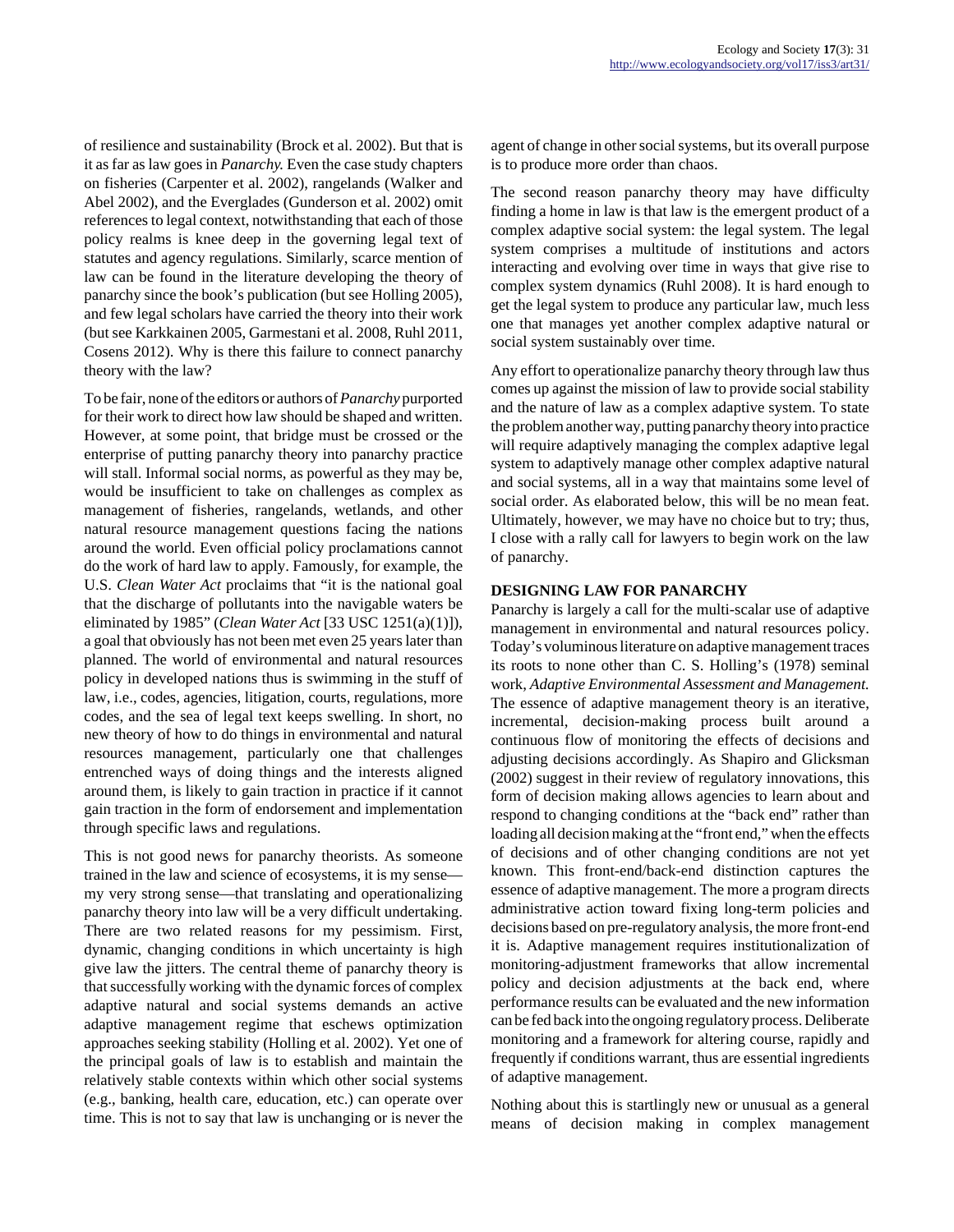environments; businesses implement adaptive management all the time or they perish. However, agencies managing environmental and natural resources problems are not businesses, and as a leading proponent of adaptive management once observed, these agencies "have not often been rewarded for flexibility, openness, and their willingness to experiment, monitor, and adapt" (Grumbine 1997). Other commentators have expressed similar concerns (Iles 1996, Coleman 1998, Doremus 2001).

The deterrents to implementing adaptive management come from three fronts: legislatures, the public, and the courts, all of which have calibrated around the front-end style of decision making. For adaptive management to flourish in administrative agencies, legislatures must empower them to do it, interest groups must let them do it, and the courts must resist the temptation to second-guess when they do in fact do it. The track record of administrative law suggests that none of these three institutional constraints will yield easily to the back-end approach of adaptive management. Quite simply, there is good reason to doubt whether regulation by adaptive management is possible without substantial change in the deeply entrenched fabric of administrative law (Ruhl 2005, Garmestani et al. 2008).

Indeed, to anyone familiar with conventional administrative law, adaptive management sounds nothing like what actually happens. With broad latitude to delegate legislative power and processes to administrative agencies, legislatures intending to regulate behavior through administrative institutions exhibit a spectrum of approaches from open-ended mandates to micromanaged authority. However, one truly searches in vain for legislation that establishes anything like the decisionmaking cycle of adaptive management. Instead, most administrative agencies increasingly are required to engage in a tremendous amount of foreplay before promulgating a rule or adjudicating a decision (Ruhl 2005). Most of this predecisional activity is geared toward serving two goals: public participation and judicial review. Interest groups enter the process primarily through notice and comment opportunities, rights of participation in administrative hearings, and actions for judicial review of administrative actions. Courts engaging in such judicial review defer to agencies in many aspects of substantive outcome, but nonetheless demand thorough explanations of the rationales for agency decisions, take a hard look at how the agencies connect the dots, and show little tolerance for any procedural slips. Truly adaptive management cannot flourish among regulatory agencies in this conventional administrative law context.

Yet, as acculturated as legislatures, interest groups, and courts have become to the front-end style of decision making that has dominated for decades, few observers believe that this traditional model will have lasting success as problems such as invasive species, sprawl, and climate change take hold as the primary transmitters of environmental policy challenges. Something has to give. As the National Research Council Committee studying the Missouri River concluded (National Research Council 2002:112), adaptive management will "entail new governance structures." Ten years later, however, those new structures have yet to be outlined, much less put into place as a new form of administrative law for adaptive management. Hence, problem number one for putting panarchy theory into practice is how to design a law of adaptive management that satisfies basic norms of administrative law.

# **DESIGNING LAW AS PANARCHY**

*Panarchy* also leans heavily on the theory of complex adaptive systems, i.e., the study of systems comprising a macroscopic, heterogeneous set of autonomous agents interacting and adapting in response to one another and to external environment inputs. Emerging primarily from the physical sciences in the 1980s, complex adaptive systems theory has spread to economics (Beinhocker 2006, May et al. 2008), ecology (Levin 1999), sociology (Sawyer 2005, Miller and Page 2007), and beyond. A growing number of legal scholars have begun using complex adaptive systems theory to inform understanding of legal systems (Hornstein 2005, Ruhl 2008).

Complex adaptive systems theory informs legal design theory on several levels of contextual depth. At the surface, there are complex adaptive system properties in the economy, poverty, war, terrorism, crime, environment, and other realms we attempt to manage and regulate through law. How should law be configured so as to best approach these complex social and physical systems? The answer one derives from panarchy theory is that law should operationalize adaptive management, which has its own set of challenges, but one must also look back at the legal system itself to appreciate the full magnitude of what panarchy theory demands law deliver, for law is the product of a complex adaptive system, the legal system (Ruhl 2008).

Why, for example, if the economy and other social systems exhibit complex adaptive system properties, would not the legal system? That does not seem plausible. The legal system, like these other social systems, is a vast collection of heterogeneous actors and institutions interacting dynamically over time. To push further, if the economy and the legal system are both complex adaptive systems, then one would also expect the two systems to interact in a complex way with each other, as well as with all the other complex social and physical systems with which they are interconnected; it has all the qualities of complex adaptive system evolution. And if law complexly affects the economy and other systems, and the economy and other systems complexly affect law, the distinct probability is that law affects itself complexly. In short, it defies reason to believe that the legal system would be the one social world in which the dynamics of complex adaptive systems are not at work.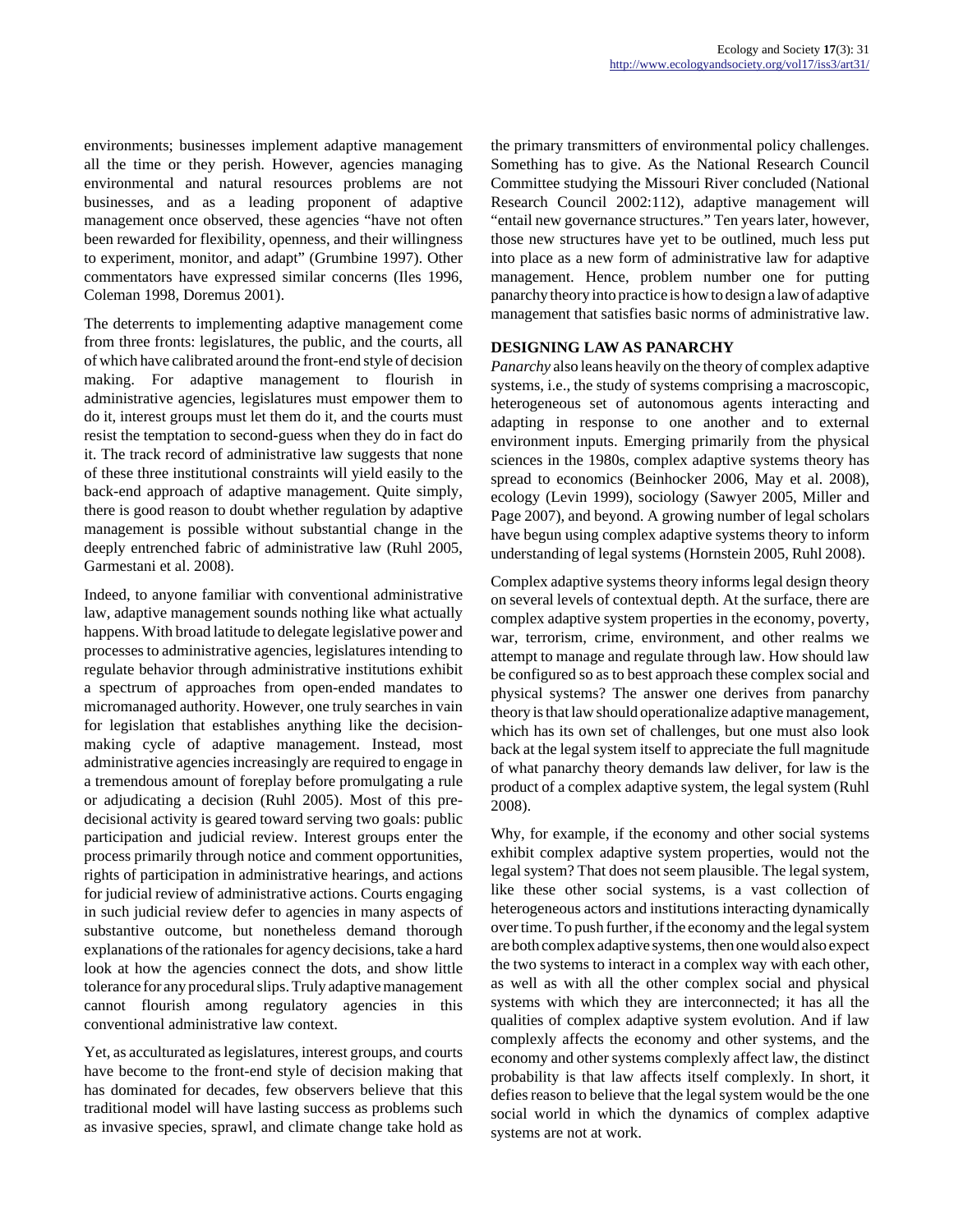As discussed above, it is difficult enough to conceive of an administrative law system that accommodates adaptive management. However, now we see also that any such legal system, once designed and set in motion must itself be adaptively managed. Like any complex adaptive system, whatever decision-making process is designed to implement adaptive management will be prone to emergent behavior difficult to have predicted at the start of the decision-making process and difficult to calibrate over time. Decision makers faithfully implementing adaptive management according to its legal text may nonetheless produce results that are volatile over the short term or which drift far from original conditions over the long term (Ruhl 2005). In either case, such volatility or drift could be perfectly appropriate adaptive responses (Karkkainen 2005) or they could lead to decisions presenting unintended consequences and substantial policy concerns, notwithstanding their adaptive pedigree. In other words, diligent implementation of an adaptive management decisionmaking regime does not necessarily guarantee decisions free from controversy and defects. Modeling adaptive management law around panarchy theory could, in fact, produce results no panarchy theorist would ever want. So, how do we design law to adaptively manage adaptive management? The second problem for putting panarchy theory into practice is that there has yet to be offered an adequate answer to that question.

### **CONCLUSION**

The contributors to *Panarchy* may have underestimated the difficulty of moving from theory to policy to law, but lawyers should likewise not underestimate the need to make that move. Change is coming, and legal stasis is unlikely to be the appropriate response. Panarchy theory offers a compelling theory of change, one that matches seamlessly with the problems on environmental law's horizon. Yet the archaic front-end system of environmental law decision making stands little chance when put up against climate change, declining biodiversity, water scarcity, and the host of other emergent conditions flowing from the complexity of modern society and its impacts on the environment (Craig 2010).

Perhaps, in this sense, *Panarchy* has thrown the ball into the lawyers' court. In retrospect, the book's interdisciplinary team might have included some legal expertise, but given how much my analysis has rained on the panarchy parade, a lawyer's perspective at that time could have sent everyone home before the theory got off the ground. Law now has its job cut out for it: how to take what panarchy theory says about the world and put it into practice through statutes, regulations, and other hard law to apply.

I go no further in that effort here than to sound the alarm that work on the law of panarchy must begin in earnest. In particular, lawyers must craft a durable administrative law for adaptive management, one that satisfies norms of stability, legitimacy, public participation, and judicial review while truly allowing adaptive management to be adaptive. Other core concepts of panarchy theory, in particular the precautionary principle, also must move beyond platitudinal rhetoric and formless definition to be grounded in real-world problem contexts such as marine ecosystem management (Craig and Ruhl 2010).

The lawyers who respond to this rally call, however, must not resent being left out of the formative stages of panarchy theory. The law of panarchy will flop if lawyers seal themselves off from the panarchy theorists to frolic in legalese. Here, more than ever, an interdisciplinary effort is needed to craft a legal regime that reflects foundational principles of the motivation for the intended legal evolution, panarchy theory. Holling, Gunderson, and their fellow panarchy theorists have infrequently engaged the law, and lawyers may struggle to understand what panarchy theory is about, but we must gather around the same table and break bread. Who is with me?

*Responses to this article can be read online at: [http://www](http://www.ecologyandsociety.org/vol17/iss3/art31/responses/).ecologyandsociety.org/vol17/iss3/art31/ responses/*

# **Acknowledgments:**

*I acknowledge the helpful input received from Robin Craig, Ahjond Garmestani, and Dan Tarlock.*

#### **LITERATURE CITED**

Beinhocker, E. D. 2006. *The origin of wealth: evolution, complexity, and the radical remaking of economics.* Harvard Business School Press, Boston, Massachusetts, USA.

Bodansky, D. 1999. The legitimacy of international governance: a coming challenge for international environmental law? *American Journal of International Law* 93(3):596-624. <http://dx.doi.org/10.2307/2555262>

Brock, W. A., K. Maler, and C. Perrings. 2002. Resilience and sustainability: the economic analysis of nonlinear dynamic systems. Pages 261-289 *in* L. H. Gunderson and C. S. Holling, editors. *Panarchy: understanding transformation in human and natural systems.* Island Press, Washington, D.C., USA.

Carpenter, S. R., W. A. Brock, and D. Ludwig. 2002. Collapse, learning, and renewal. Pages 173-194 *in* L. H. Gunderson and C. S. Holling, editors. *Panarchy: understanding transformation in human and natural systems.* Island Press, Washington, D. C., USA.

Coleman, W. T. 1998. Legal barriers to the restoration of aquatic systems and the utilization of adaptive management. *Vermont Law Review* 23:177-200.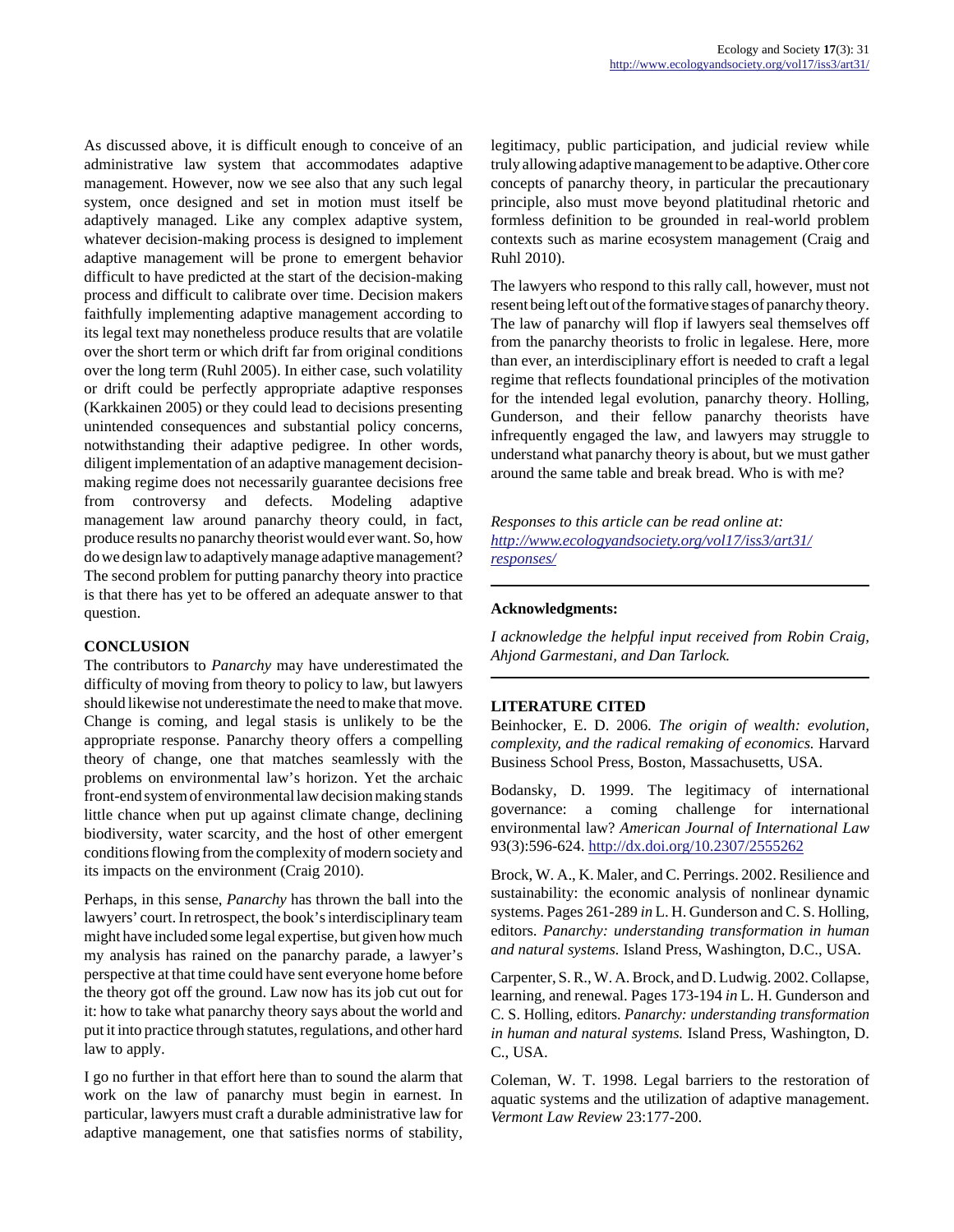Cosens, B. 2012. Resilience and law as a theoretical backdrop for natural resource management: flood management in the Columbia River basin. *Environmental Law* 42(1):241-264.

Craig, R. K. 2010. "Stationarity is dead" – long live transformation: five principles for climate change adaptation law. *Harvard Environmental Law Review* 34(1):9-73.

Craig, R. K., and J. B. Ruhl. 2010. Governing for sustainable coasts: complexity, climate change, and coastal ecosystem protection. *Sustainability* 2(5):1361-1388. [http://dx.doi.org/1](http://dx.doi.org/10.3390/su2051361) [0.3390/su2051361](http://dx.doi.org/10.3390/su2051361)

Doremus, H. 2001. Adaptive management, the *Endangered Species Act,* and the institutional challenges of "New Age" environmental protection. *Washburn Law Journal* 41 (1):50-89. [online] URL: [http://washburnlaw.edu/wlj/41-1/articles/](http://washburnlaw.edu/wlj/41-1/articles/doremus-holly.pdf) [doremus-holly.pdf](http://washburnlaw.edu/wlj/41-1/articles/doremus-holly.pdf).

Esty, D. C. 2006. Good governance at the supranational scale: globalizing administrative law. *Yale Law Journal* 115:1490-1562. [online] URL: [http://yalelawjournal.org/images/](http://yalelawjournal.org/images/pdfs/215.pdf) [pdfs/215.pdf.](http://yalelawjournal.org/images/pdfs/215.pdf) <http://dx.doi.org/10.2307/20455663>

Garmestani, A. S., C. R. Allen, and H. Cabezas. 2008. Panarchy, adaptive management and governance: policy options for building resilience. *Nebraska Law Review* 87 (4):1036-1054. [online] URL: [http://digitalcommons.unl.edu/](http://digitalcommons.unl.edu/cgi/viewcontent.cgi?article=1048&context=nlr) [cgi/viewcontent.cgi?article=1048&context=nlr.](http://digitalcommons.unl.edu/cgi/viewcontent.cgi?article=1048&context=nlr)

Grumbine, R. E. 1997. Reflections on "What is ecosystem management?" *Conservation Biology* 11(1):41-47. [http://dx.d](http://dx.doi.org/10.1046/j.1523-1739.1997.95479.x ) [oi.org/10.1046/j.1523-1739.1997.95479.x](http://dx.doi.org/10.1046/j.1523-1739.1997.95479.x )

Gunderson, L. H., and C. S. Holling, editors. 2002. *Panarchy: understanding transformations in human and natural systems.* Island Press, Washington, D.C., USA.

Gunderson, L. H., C. S. Holling, and G. D. Peterson. 2002. Surprises and sustainability: cycles of renewal in the everglades. Pages 315-332 *in* L. H. Gunderson and C. S. Holling, editors. *Panarchy: understanding transformations in human and natural systems.* Island Press, Washington, D.C., USA.

Holling, C. S., editor. 1978. *Adaptive environmental assessment and management.* Blackburn Press, Caldwell, New Jersey, USA.

Holling, C. S. 2005. From complex regions to complex worlds. *Minnesota Journal of Law, Science & Technology* 7(1):1-20. [online] URL: [http://mjlst.umn.edu/prod/groups/ahc/@pub/@ahc/](http://mjlst.umn.edu/prod/groups/ahc/@pub/@ahc/@mjlst/documents/asset/ahc_asset_365941.pdf) [@mjlst/documents/asset/ahc\\_asset\\_365941.pdf](http://mjlst.umn.edu/prod/groups/ahc/@pub/@ahc/@mjlst/documents/asset/ahc_asset_365941.pdf).

Holling, C. S., L. H. Gunderson, and D. Ludwig. 2002. In quest of a theory of adaptive change. Pages 3-22 *in* L. H. Gunderson and C. S. Holling, editors. *Panarchy: understanding transformations in human and natural systems.* Island Press, Washington, D.C., USA.

Hornstein, D. T. 2005. Complexity theory, adaptation, and administrative law. *Duke Law Journal* 54:913-960. [online] URL: [http://scholarship.law.duke.edu/cgi/viewcontent.cgi?](http://scholarship.law.duke.edu/cgi/viewcontent.cgi?article=1244&context=dlj) [article=1244&context=dlj](http://scholarship.law.duke.edu/cgi/viewcontent.cgi?article=1244&context=dlj).

Iles, A. 1996. Adaptive management: making environmental law and policy more dynamic, experimentalist, and learning. *Environmental and Planning Law Journal* 13(4):288-308.

Janssen, M. A. 2002. A future of surprises. Pages 241-289 *in* L. H. Gunderson and C. S. Holling, editors. *Panarchy: understanding transformations in human and natural systems.* Island Press, Washington, D.C., USA.

Karkkainen, B. C. 2005. Panarchy and adaptive change: around the loop and back again. *Minnesota Journal of Law, Science & Technology* 7(1):59-77. [online] URL: [http://mjlst.](http://mjlst.umn.edu/prod/groups/ahc/@pub/@ahc/@mjlst/documents/asset/ahc_asset_365942.pdf) umn.edu/prod/groups/ahc/@pub/@ahc/@mjlst/documents/asset/ [ahc\\_asset\\_365942.pdf](http://mjlst.umn.edu/prod/groups/ahc/@pub/@ahc/@mjlst/documents/asset/ahc_asset_365942.pdf).

Levin, S. A. 1999. *Fragile dominion: complexity and the commons.* Helix Books, Santa Fe, New Mexico, USA.

May, R. M., S. A. Levin, and G. Sugihara. 2008. Ecology for bankers. *Nature* 451(7181):893-895. [http://dx.doi.org/10.103](http://dx.doi.org/10.1038/451893a) [8/451893a](http://dx.doi.org/10.1038/451893a)

Miller, J. H., and S. E. Page. 2007. *Complex adaptive systems: an introduction to computational models of social life.* Princeton University Press, Princeton, New Jersey, USA.

National Research Council. 2002. *The Missouri River ecosystem: exploring the prospects for recovery.* National Academy Press, Washington, D.C., USA.

Ruhl, J. B. 2005. Regulation by adaptive management—Is it possible? *Minnesota Journal of Law, Science & Technology* 7 (1):21-57. [online] URL: [http://mjlst.umn.edu/prod/groups/ahc/](http://mjlst.umn.edu/prod/groups/ahc/@pub/@ahc/@mjlst/documents/asset/ahc_asset_365948.pdf) [@pub/@ahc/@mjlst/documents/asset/ahc\\_asset\\_365948.pdf](http://mjlst.umn.edu/prod/groups/ahc/@pub/@ahc/@mjlst/documents/asset/ahc_asset_365948.pdf)

.

Ruhl, J. B. 2008. Law's complexity: a primer. *Georgia State University Law Review* 24(4):885-911. [online] URL: [http://d](http://digitalarchive.gsu.edu/cgi/viewcontent.cgi?article=2358&context=gsulr) igitalarchive.gsu.edu/cgi/viewcontent.cgi?article=2358&context= [gsulr](http://digitalarchive.gsu.edu/cgi/viewcontent.cgi?article=2358&context=gsulr).

Ruhl, J. B. 2011. General design principles for resilience and adaptive capacity in legal systems – with applications to climate change adaptation. *North Carolina Law Review* 89 (5):1373-1403. [online] URL: [http://www.nclawreview.org/d](http://www.nclawreview.org/documents/89/5/ruhl.pdf) [ocuments/89/5/ruhl.pdf.](http://www.nclawreview.org/documents/89/5/ruhl.pdf)

Sawyer, R. K. 2005. *Social emergence: societies as complex systems.* Cambridge University Press, Cambridge, UK.

Shapiro, S. A., and R. L. Glicksman. 2002. *Risk regulation at risk: restoring a pragmatic approach.* Stanford University Press, Stanford, California, USA.